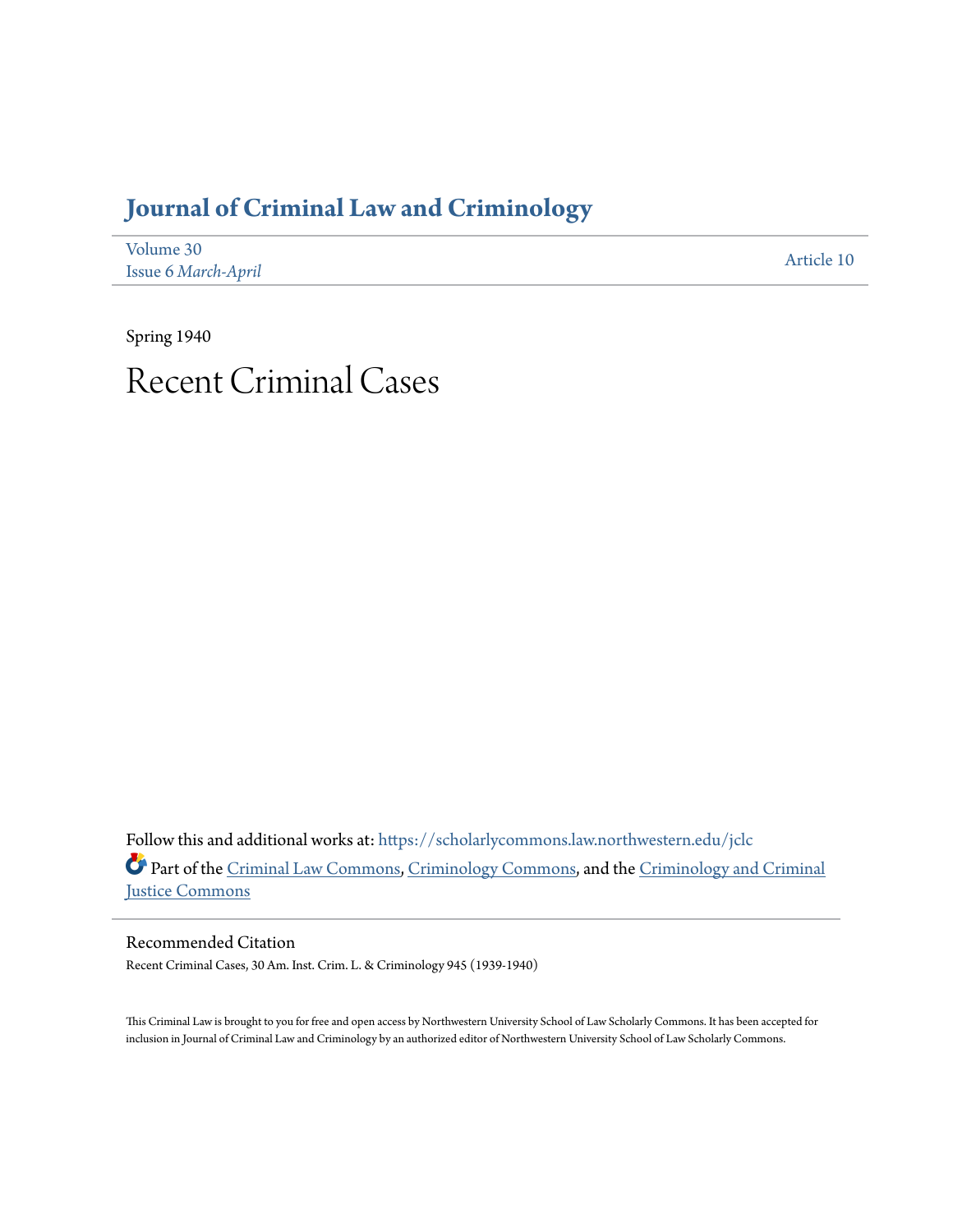## REGENT CRIMINAL CASES

#### Edited by the

#### **LEGAL PUBLICATIONS** BOARD **NORTHWESTERN** UNIvERsrrY **SCHOOL** or LAW

EDMuND **G.** PABST, Case Editor LEONARD **SHAPmio** Associate Editors **JOSEPH** NLmis **I**

**FURTHER RESTRICTIONS ON THE** ADMISSIBILITY **OF** ILLEGALLY **OB-TAINED** EVIDENCE.-[U. S.] The Supreme Court has long protected the privacy of the individual by excluding evidence obtained by virtue of unreasonable search and seizure, even though such a rule was in derogation of the common law that evidence from an illegal source was admissible. Against such a background, the Court, apparently influenced by the wave of lawlessness that accompanied the Volstead Act, held by a divided court in *Olmstead* v. *United States,* 277 U. S. 438 (1928) that wire tapping did not violate the search and seizure provision of the Fourth Amendment of the Federal Constitution, and its introduction into evidence was not self incrimination within the purview of the Fifth Amendment. A vigorous dissent by Brandeis pointed out that a liberal construction of the Amendments should be made to give effect to their underlying purpose, i.e. to prevent "unjustifiable intrusion by the Government upon the privacy of the individual." Subsequently section 605 of the

Federal Communications Act, 48 Stat. 1064,1103 (1934), 47 **U.** S. C. **A.** §605 (1939), was passed which provided that "no person not being authorized by the sender shall intercept any communication and divulge or published the existence, contents . . **."** In the first *Nardone* case, **302** U. **S. 379** (1937); (1938) 29 **J.** Crim. L. 134, the Supreme Court interpreted this section to bar the *direct* introduction of wire tapping evidence. The Court suggested that the probable congressional policy was to protect the privacy of the individual, even though it is achieved at the expense of leaving unpunished many lawbreakers. However, the history of the act, plus a congressional reluctance to legislate expressly against wire tapping, suggests a strained construction of the statute, and that the policy was really that of the Court's instead of Congress. And in light of such, the holding must be acknowledged as a strong tendency toward the Brandeis dissent in the *Olmstead* case.

Recently, the "second" *Nardone* case, in interpreting the same section, amplified the holding of the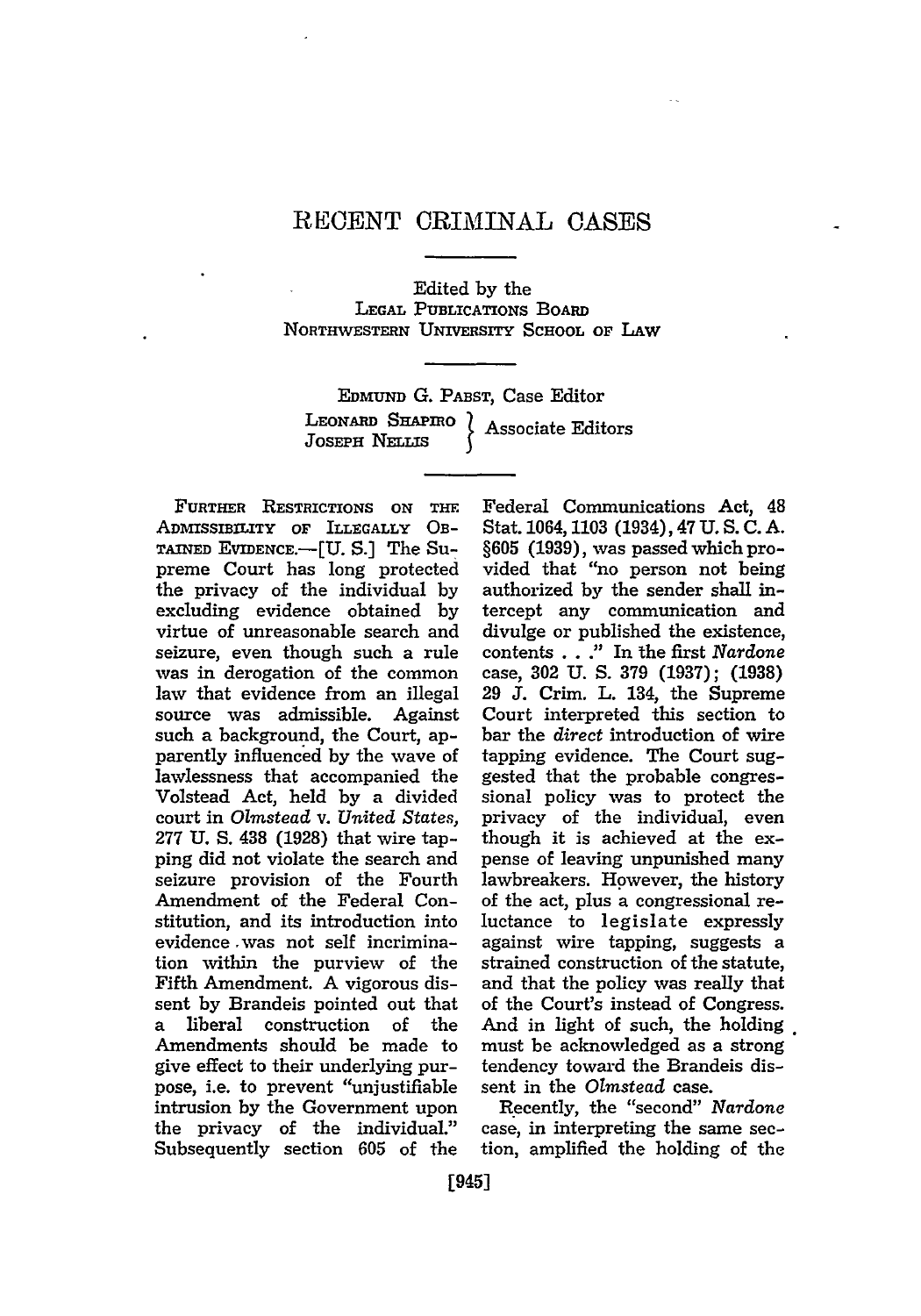earlier case. Nardone sought to strike the testimony of certain of the prosecution's witnesses on the ground that the prosecution had discovered the existence of these witnesses and their knowledge of the alleged past criminal acts by means of the taps. The trial court overruled the motion to strike and the jury found Nardone guilty. The Supreme Court reversed the conviction on the ground that the defendant had the right, if promptly asserted, to strike the testimony, by showing that it was secured by derivative use of wire tapping information. Nardone v. *U. S.,* 60 **S.** Ct. 266 (1939).

The court is ambiguous as to the extent of its holding, but seems to suggest some limitation for it declares "as a matter of good sense, however, such connection [between the illegal wire tapping and the testimony] may have become so attenuated as to dissipate the taint." It warns against using this decision as a means to bar competent evidence by "sophisticated arguments" proving a causal connection between the wire tapping and the government proof, and declares that the means for avoiding such abuse, "ought to be within the reach of experienced trial judges." It is hard to draw any lines on the basis of such a nebulous formula. While the holding seems to exclude evidence of past criminal conduct obtained directly through wire tapping information it leaves open the question of whether testimony of a witness who was present at the scene of the crime as the result of wire tapping information, would be competent. Perhaps, the court would hold that the testimony of witnesses in such a situation would be dissipated of the taint of wire tapping.

In addition to using wire tapping information sufficiently remote to fall without the derivative use doctrine of the second *Nardone* case, the possibility remains that the taint may be removed by obtaining the consent of the sender as provided in the statute. In *Weiss* v. *United States,* **60** S. Ct. 269 (1939) a companion case to the second *Nardone* decision, the government attempted to do just this by having the sender of the message turn state's evidence. Records of telephone conversations were played to several defendants and under the influence of promised leniency they consented to the use in evidence of these transcripts. The court held this consent was not sufficient under the statute because it was not voluntary but secured by pressure which existed in part from the fact that the government already knew of the sender's criminal acts through the wire taps. Since such knowledge will almost invariably accompany any turning of state's evidence, this important means of avoiding the prohibition of section 605 and aiding criminal prosecution seems fairly well closed. The court does, however, leave open the possibility of introducing wire tapping evidence where the consent of the sender was obtained without coercion.

But the *Weiss* case has a more important aspect. The first *Nardone* case involved the tapping of *interstate* communications only. After the latter case, the lower federal courts reached conflicting decisions as to whether the statute covered tapping of *intrastate* communications. The *Weiss* case re-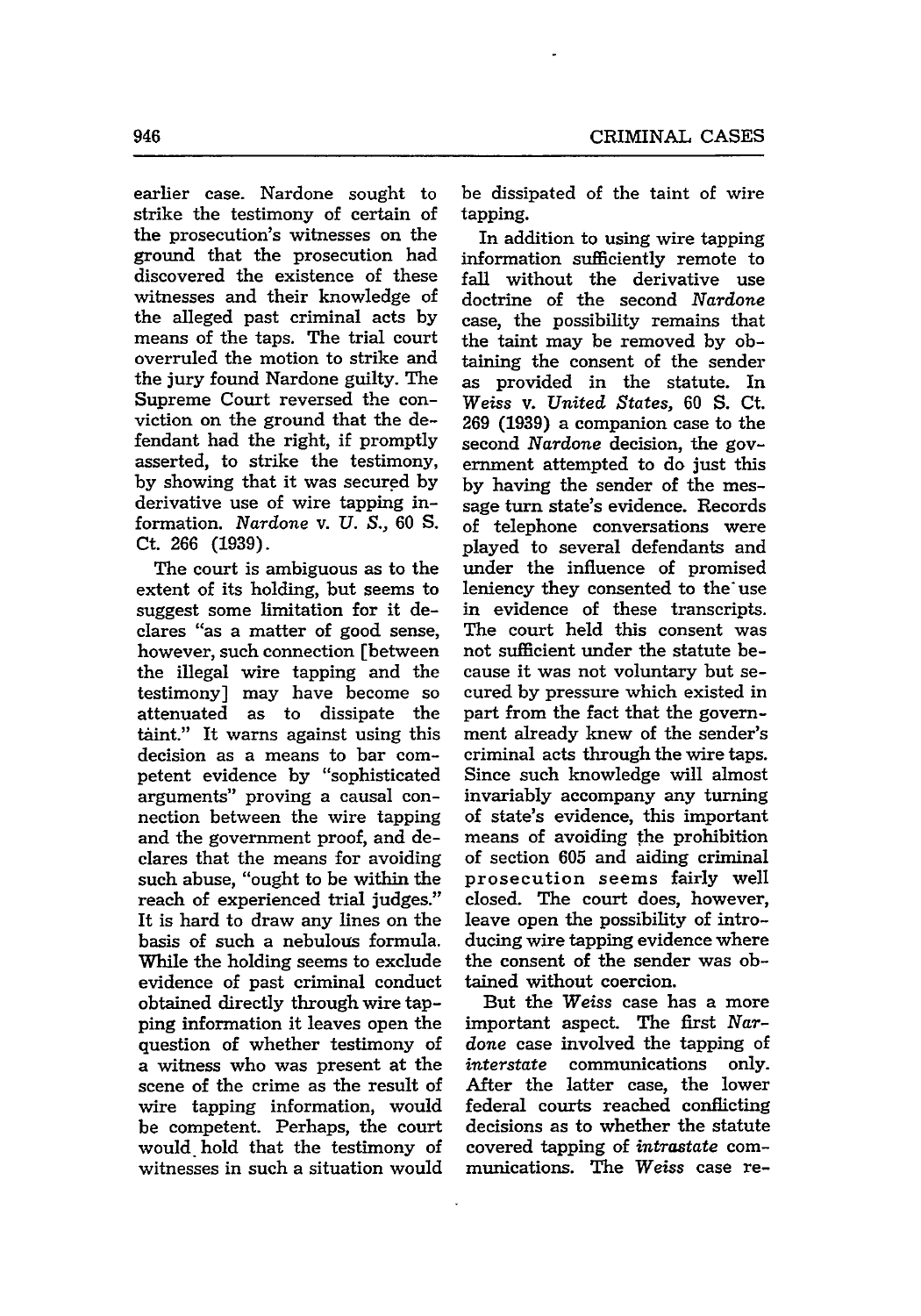solved the conflict **by** holding that *intrastate* communications are within the purview of the Act. The Court inferred that Congress, under the analogy of the *Shreveport* case, 234 U. S. 342 (1914), intended to protect *interstate* communications by prohibiting the tapping of *intrastate* communications. Exactly why the protection to interstate communication should extend so far is not made clear, unless, as the defendant contended, the inability of the interceptor to distinguish between inter and intrastate messages required that he be barred from intercepting either. Under this reasoning, the statute would. not be applicable to wires, such as house phones, which are devoid of interstate communications. Tapping of such by federal agents would bring the validity of the *Olmstead* case, *supra,* directly into question.

Akin to the question of extending the statute to intrastate wires for federal purposes, is the use of wire taps by state officers to obtain evidence for prosecution in the state courts. An attempt to stop such practice by reversing decisions based on such evidence would raise the grave constitutional question of whether the interstate commerce clause gives Congress the power to invade the procedure in the state courts in this manner. See (1940) 34 Ill. L. Rev. 758. In line with this is the question of the application of the penal provisions of section **501** of the Act on state officers tapping wires in the enforcement of state laws. This latter is not quite so close a case as the prohibiting of the introduction of the wire information into evidence. The violation is more direct in the sense

that the wording expressly forbids such, and in the sense that the offense involves a direct burdening of the interstate commerce. Hence, there is less of a possibility of violation of the Tenth Amendment. In addition, it should be noted that many states have laws forbidding wire tapping, but they ordinarily have not been a bar to the introduction of evidence. See (1940) 34 Ill. L. Rev. 758, 761, footnote 22 cases and statutes. A narrow construction of the federal statute would leave the burden of stopping wire tapping on the efficacy of these laws. The interpretation given the Federal Communications Act by the Supreme Court in the principal cases, undoubtedly will be very persuasive on the state courts in construing their own statutes in the future.

Even assuming that wire tapping evidence will be barred in the state courts, the question remains whether the statute has destroyed all motives for **law** enforcing agencies to tap wires. Agents still may tap wires, if for no other purpose than to substantiate and clarify their investigations, and perhaps, prevent crimes. The fact that the information may not be introduced into evidence, or be derivatively used to obtain such, would not destroy the function of the tap in this respect. This possibility is strengthened by the wording of the statute which emphasizes the *divulgence* rather than the *interception* as the crime. Thus, the officers may tap so long as they do not expose the contents of the message. In addition, there is the practical difficulty of proving that the evidence came from a wire tap. It would not be very hard for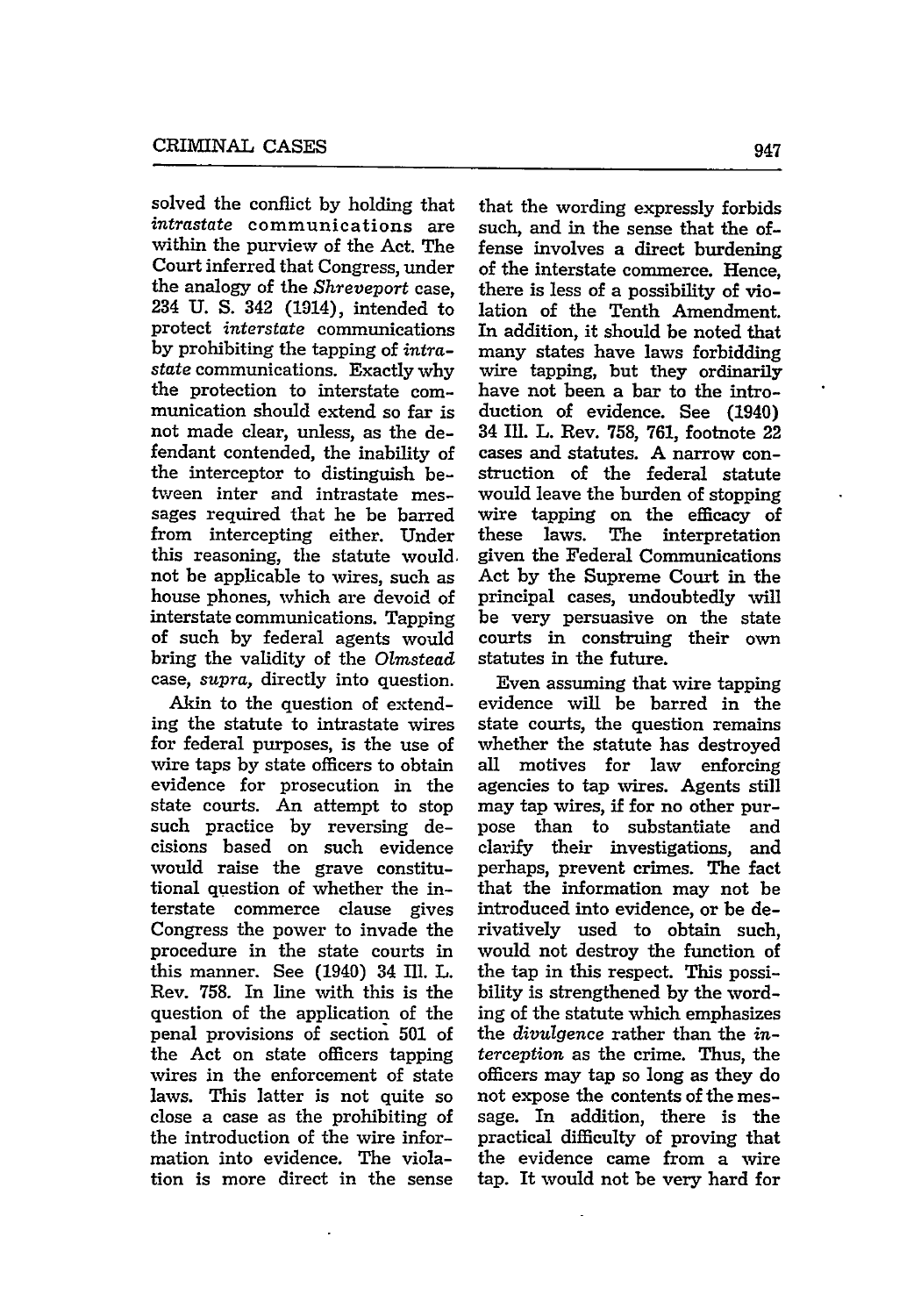the prosecution to fabricate a source of evidence independent of the interception.

Moreover, the penal provisions of section 501 of the Act may not be depended on to stop wire tapping. To make them effective would require a stern enforcement of the provision, and it is doubtful whether the law enforcing agencies are going to be subject to rigid prosecution.

In light of these loopholes in the statute, so far as the holdings in the principal cases are based on the premise that barring the evidence will stop the practice of wire tapping, the efficacy of the decisions is open to doubt.

**JACK JACOBS.**

"BOOKIES" AS DIsoRDERLY PER-**SONS.-[N.** Y.] Recent increased activities by the U. **S.** Department of Justice in an attempt to dispel the "bookie" nuisance through cutting off telephone communications and "wire systems" may be the result of ineffective state action in curbing this form of gambling. Various impediments in the way of State action may be the reason for that ineffectiveness-legalized betting on horse races; absence of any definite constitutional or statutory outlawing of gambling and, more particularly, book-making; difficulty of fitting book-making into any of the statutory crime provisions; the difficulty of getting sufficient admissible evidence to support the charge and secure conviction; and, possibly, ineffectual provisions for punishment. Against that background a recent New York case is of interest; it shows how one jurisdiction has dealt with the problem in a rather unusual way.

Defendant, in *People* v. Erickson, 13 N. Y. S. (2d) 997 (1939), was charged with being a disorderly person under the "Disorderly Persons" provision, Penal Law of N. Y. §899(5), which designates as disorderly those "Persons who have no visible profession or calling by which to maintain themselves, but who do so, for the most part, by gaming." Defendant voluntarily testified that he was a professional bookmaker, specializing in betting on horse races, that he maintained offices in New York and New Jersey, that he maintained a "wire room" and a number of telephones to communicate with "agents" in the city and in various parts of the country, many of his bets originating outside of New York, and that his New York office was the "collect and pay off" headquarters. Defendant's counsel argued that the Disorderly Persons section was directed at those people who could not maintain themselves and thereby would be a burden on the public, and, as evidence was introduced showing that the defendant had more than \$250,000 in cash and securities the defendant could not be a "Disorderly Person." The City Magistrate's Court found defendant to be a disorderly person within the statute and required \$10,000 surety that he would be of good behavior for one year.

The instant case illustrates a novel method of convicting "bookies." It raises the question of how broad a field of activity is circumscribed by the misdemeanor of being a disorderly person, and whether such activities as bookmaking, not disorderly in the sense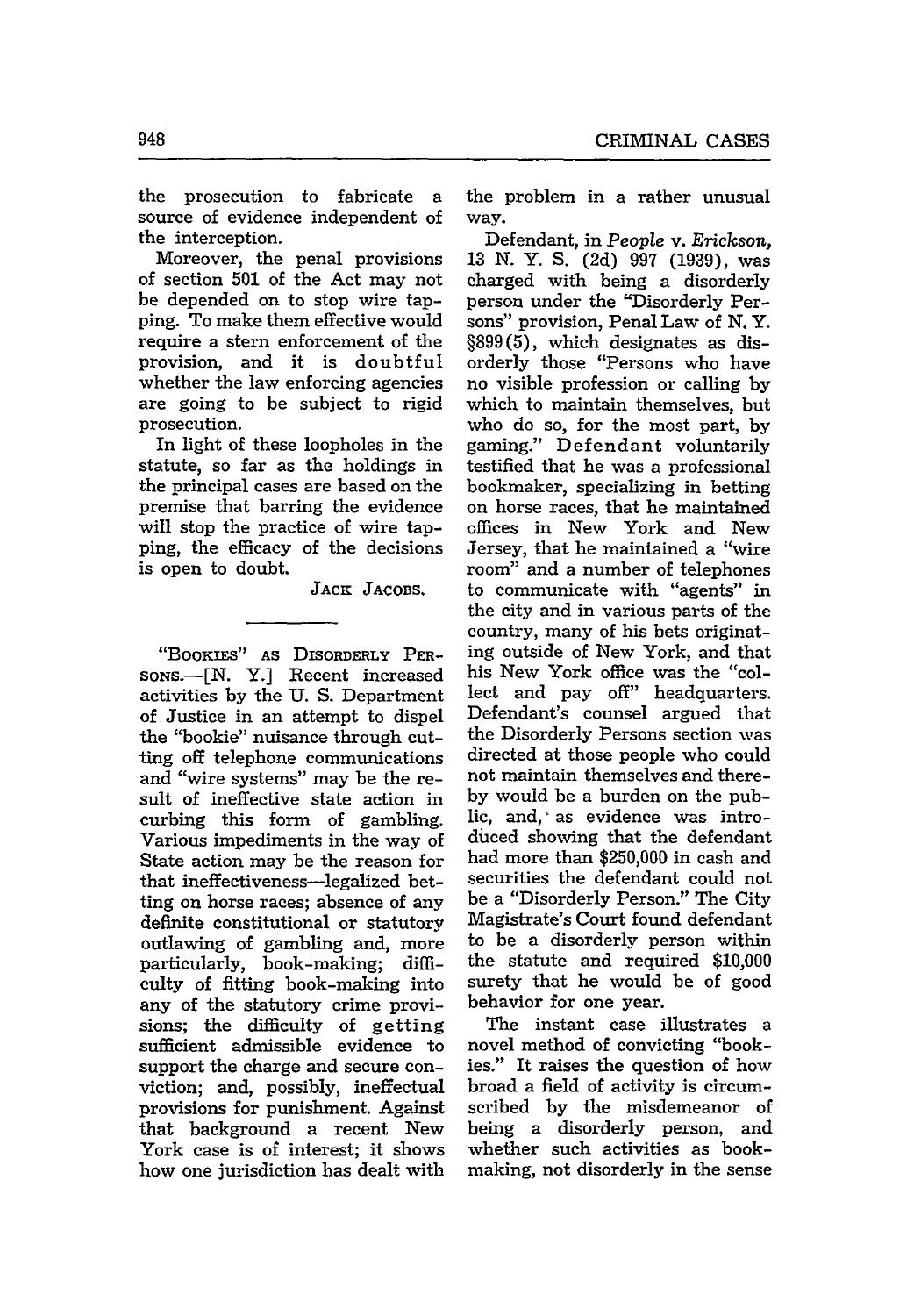that a disturbance is created, are included in its limits and may be stopped thereby.

The practice of bookmaking is prohibited in most states either by anti-gambling statutes, which have generally been construed to include betting on horse races and selling turf pools, though a few jurisdictions have held otherwise (see 24 Am. Juris. 412; and anno. in **7** L. R. **A. (N. S.) 899; 33** L. R. A. **(N.** *S.)* 827; 6 Ann. Cases 693; **52** A. L. R. 51), or by specific statutes making bookmaking illegal. Since New York has statutes of both types (Penal Law of **N.** Y.: §970 on "Common Gamblers" and §986 on "persons who engage in pool-selling or bookmaking") it is interesting to notice the use of a disorderly person statute in the instant case--obviously an indirect means of convicting the offender.

"Bookies", however, have often been convicted indirectly under statutory and common law offenses other than the specific offense of gaming. These include common law and statutory nuisance, "disorderly house," common gambler provisions, and vagrancy. Proba**bly** the one most commonly used has been public nuisance. At common law gaming was not of itself unlawful. See *Jenks v. Turpin,* 13 L. A. Q. B. D. **505** (1884); Clark & Marshall, Crimes (2d ed., **1915)** §466. However, the common law did recognize the offense of "public nuisance," and this comprehended the keeping of gaming houses. Russell, Crimes and Misdemeanors (8th ed., 1923) 1754, says of gaming houses: "Common Gaming Houses are a public nuisance at Common Law, being a detriment to the public as they promote cheat-

ing and other corrupt practices; and incite to idleness and avaricious ways of gaining property persons whose time might otherwise be employed for the good of the community." cf. 21 L. R. A. **(N.** *S.)* **836.**

The Penal Law of New York, §1530, provides that anything which "offends against the public decency" is a public nuisance, a provision broad enough, perhaps, to include bookmaking.

Another related offense which has been used is that of keeping a disorderly house. According to Bishop on Criminal Law this offense is of wide meaning. It includes "bawdy houses, common gaming-houses, and other places of like character, to which people promiscuously resort for purposes injurious to the public morals, or health, or convenience, or safety, all of which are indictable as public nuisance." **1** Bishop, Criminal Law (9th ed., 1923) §1106.

It is interesting to note that under neither of these offenses must the act create a disturbance or actually be disorderly. Thus where the bookie business was conducted in a private office no actual disturbance was required to make it a public nuisance. *Ehrlich v. Commonwealth,* 125 **Ky.** 742, 102 **S.** W. 289 (1907); comment (1921) Mich. L. Rev. 449. This is the general rule. And so in *King v. People,* 83 **N.** Y. **587** (1881) it was said that it was not an essential element of the offense of keeping a disorderly or gaming house that the public should be disturbed by noise.

In contrast to "public nuisance" and "disorderly house," which are aimed at preventing the maintenance of gambling places them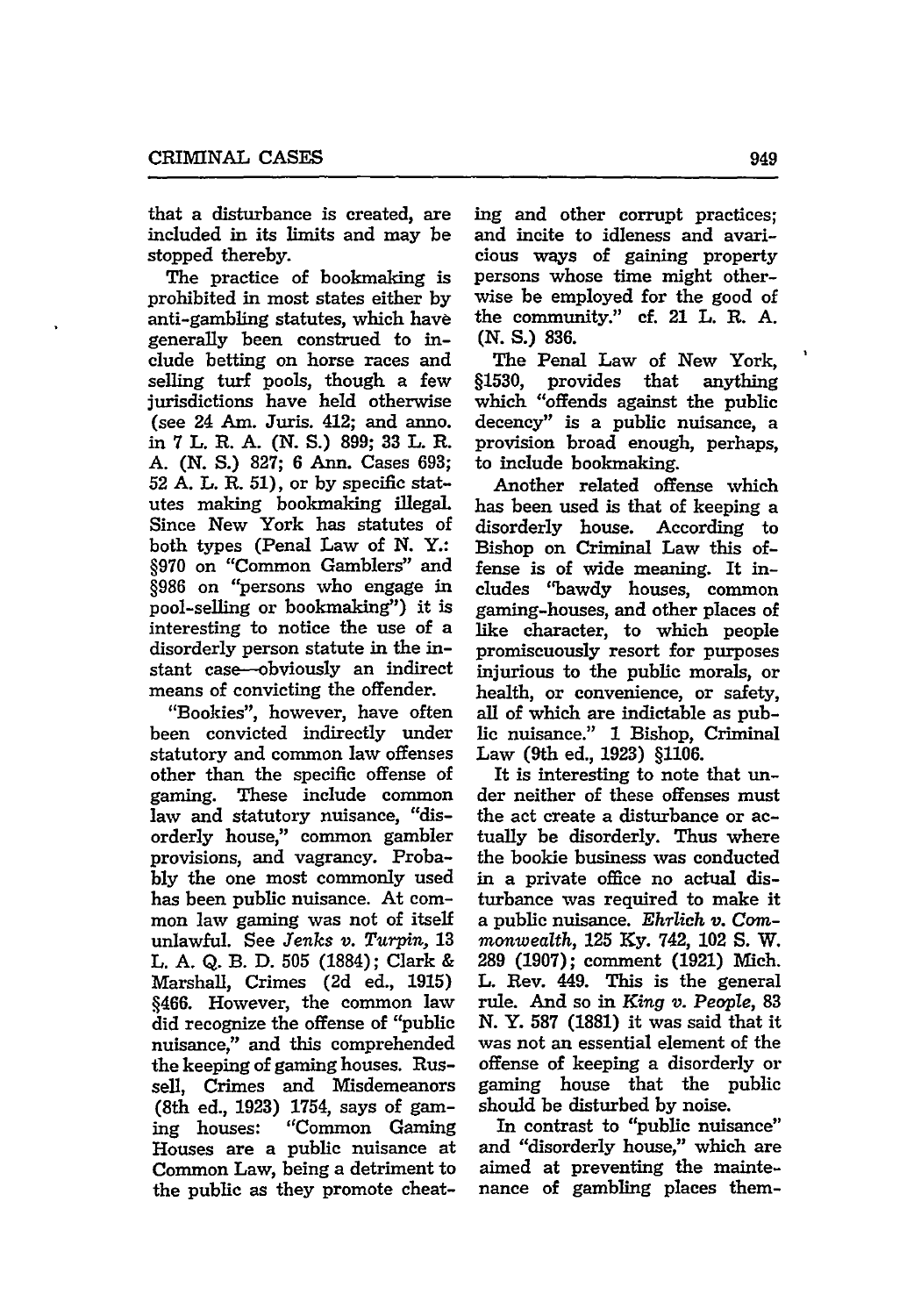selves, are statutory offenses based upon the conduct and habits of the accused. These, primarily common gambler (see 24 Am. Jur. 430) and vagrancy, have provided a further indirect means of attacking bookmaking. Because the statute under which defendant was indicted in the instant case closely resembles the ordinary vagrancy statute it is interesting to see whether bookmaking is one of acts which a vagrancy provision ordinarily includes. The English Vagrancy Act of 1824 made the practice of gaming in public places or maintaining lotteries punishable. Comment **(1931) 72** Law Jour. **225.** A similar statute exists in Ontario. See Rex *v. Ellis,* 20 Ont. L. **218 (1909).** The offense generally includes a variety of acts such as consorting with criminal offenders, being a habitual drunkard, loitering in public without a visible means of livelihood, etc. While some vagrancy statutes, e. **g.** Ill. Rev. Stat. **(1939) §578,** include provisions concerning habitual frequenting of gaming houses, these provisions have seldom been invoked to convict persons operating betting exchanges. The primary purpose of the vagrancy statutes, however, is to prevent idlers and others from becoming a public charge and in this line of reasoning 'some cases under typical vagrancy statutes have said it is essential there be no visible means of support. Horton *v. State,* **103** Tex. Cr. **218, 280 S.** W. 804 **(1926).** The New York Vagrancy statute also seems to make lack of a visible means of support an essential fact to conviction. It reads, in part: "The following are persons who are vagrants. **1. A** person who, not having visible means to maintain himself, lives without employment; [going on to drunkards, prostitutes, etc.] **... '** Penal Law of **N.** Y., **§887.** The employment requirement, however, has been interpreted to mean only work of a lawfully gainful nature. *People* v. *Cramer,* 247 **N.** Y. **S. 821 (1930).** The defense, in the case at bar, relied on the close similarity between the Disorderly Persons and Vagrancy provisions, arguing that the evidence of wealth foreclosed any conviction. In light of the case on lawful nature of employment, *supra,* and the fact that the conduct of defendant was ad- mittedly unlawful, this defense, as the court suggested, becomes very tenuous even if the defendant's construction of the disorderly persons provision is accepted.

But it seems impossible to accept the defendant's contention that the statute was only aimed at those who are likely to become public charges, without doing injustice to the language of the statute which directly states that it applies to people "who have no visible profession or calling **by** which to *maintain* themselves but who do so [maintain themselves] for the most part by gaming." (Italics supplied.) The word maintain in the latter phrase (included by implication by the words "do so") can clearly not be synonymous with its use in the first part without cutting the heart out of the statute. The effect of saying, as did the instant case, that lack of visible means of support is unnecessary where the support is that of gaming seems, however, to make the first phrase meaningless. In other words, while lack of visible means of support is not suffi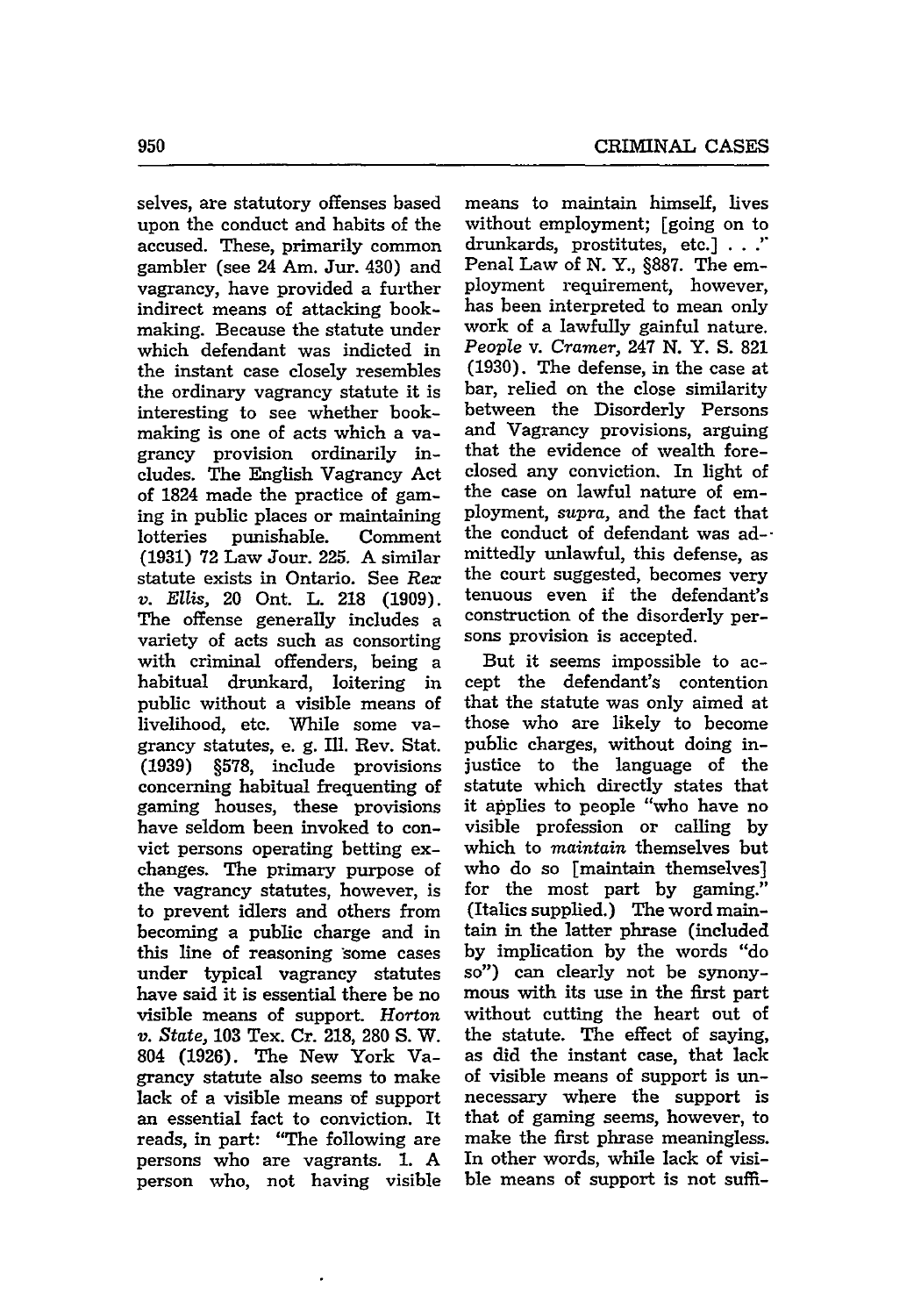cient of itself, if it is shown that defendant maintained himself in the most part **by** gaming that is sufficient and constitutes the offense. The fact is, that the provision seems to be a hybrid of a gaming offense and a vagrancy offense anomalously placed under a Disorderly Persons statute.

This disorderly persons statute is in broad terms, made up of nine sections covering crimes varying in nature from abandoning one's wife to telling fortunes. Evidently it is not a statutory designation of the offense disorderly "conduct" specifically but rather a defining of who are disorderly "persons." Though it seems to comprehend a mode of behavior or habit, a general practice of engaging in certain conduct, rather than particular acts themselves, there does not seem to be any substantial difference in result from the situation where the offense is disorderly "conduct." Both offenses are misdemeanors, and are directed at socially undesirable action of a similar nature.

In so far as the instant statute tries to bring bookmaking into the general category of disorderly conduct it is rather unusual. At common law there was no offense of disorderly conduct as such and it apparently is a purely statutory offense. *People* v. *Galpern,* **259 N.** Y. 279, **181** N. E. 572, **83** A. L. R. **785** (1932). The common law offenses most nearly akin to and probably the origin of disorderly conduct are "Affray" and "Breach of the Peace." May, Criminal Law (1938, 4th Ed.) §107. However, the statutes have not been limited to acts which disturb the peace, but have rather embraced those acts

which tend to corrupt morals or offend the public's sense of decency. They commonly include such conduct as the use of obscene language, disobeying a policeman, etc., though they may include idleness or vagrancy. *Re Win.* Ste*genga,* 133 Mich. **55,** 61 L. R. A. 763 (1903). Whether acts punishable as disorderly must in fact be disorderly, i.e., must create a disturbance, seems to be in doubt. There was no apparent attempt by counsel in instant case to defend on that ground, although some writers and cases indicate that the general requirement is that the conduct disturb the public or annoy individuals. **10** Minn. L. R. 538 (1926); L. R. A. 1917 D 694; *Larson* v. *Feeney,* **196** Mich. 1, 162 **N.** W. **275** (1917). And that seems to have been one of the elements in the related common law offenses of affray and breach of the peace. Many courts have, however, been liberal in construing these statutes and have not required that the action be disorderly to be punishable. *Mt. Sterling* v. *Holly,* **108** Ky. 621, **57** S. W. 491 (1900); *Garvin* v. *Waynesboro,* **15** Ga. App. 633, 84 **S.** E. **90 (1915);** and anno. **18** Corpus Juris. (1919) 1217. This has its roots in the common-law concept that breach of peace included conduct ordinarily tending to disturb the peace. May, Criminal Law (4th ed., 1938) §107.

The statute in the instant case goes beyond codification of the common law offense of breach of peace from which disorderly conduct seems to have sprung, and includes matter generally found in vagrancy, nuisance, and gaming statutes. The particular subdivision involved had been 'in exist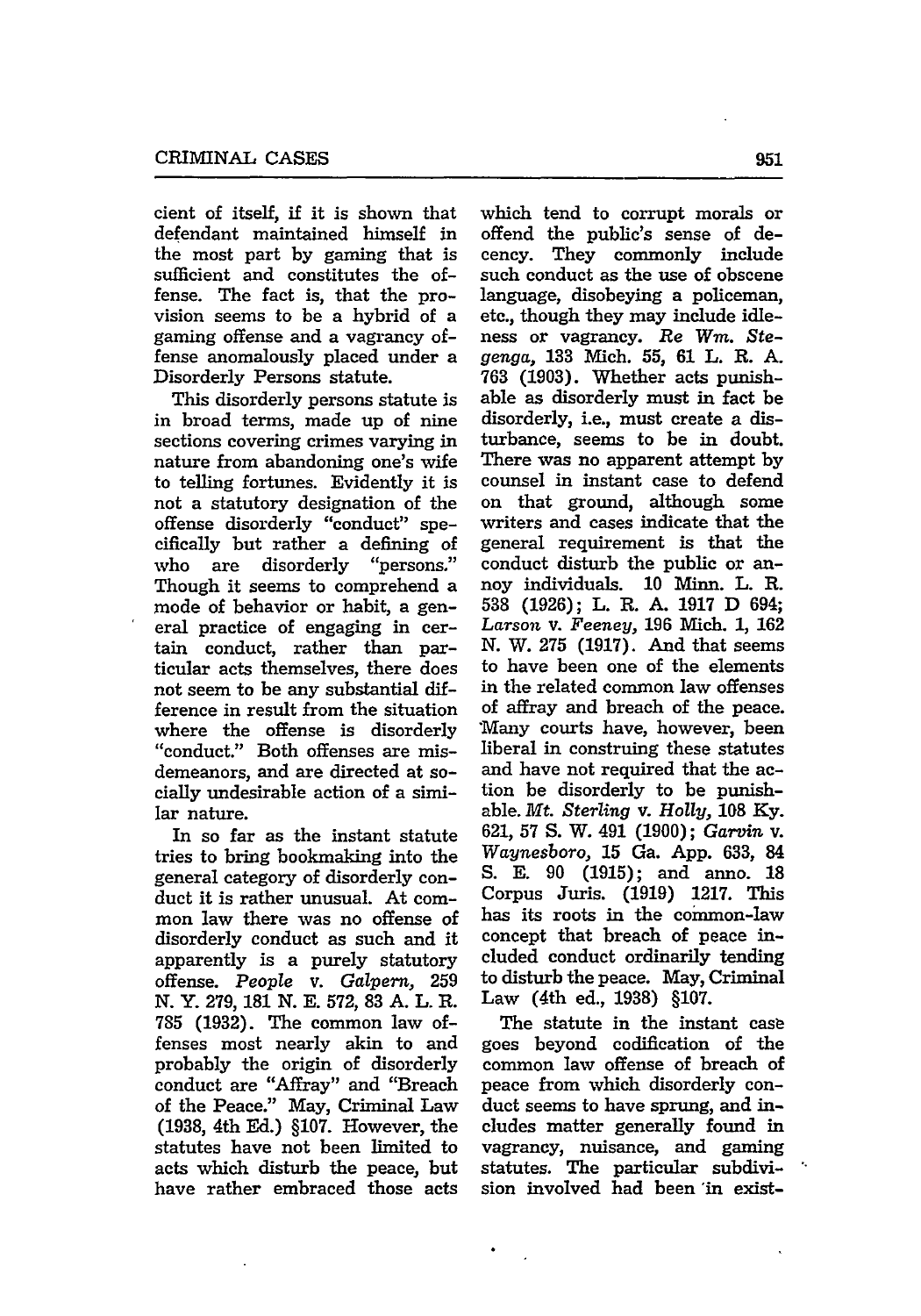ence for **110** years, and, said the court, had never been used in any opinion. In light of the several other New York provisions which either directly or indirectly cover bookmaking this is not unusual; but it does raise a question as to what motivated the prosecutor to use this statute. Of course, he may merely have desired to test its validity, but other more cogent reasons come to mind.

The problem of proof may, perhaps, be more difficult under the gambling statute. If either the betting, gambling, or bookmaking provisions were used it is probable that the state would have to prove that an actual wager was made. While this is by no means impossible to prove (See *Commonwealth* v. *Clancy,* 154 Mass. 128, 27 **N.** E. 1001 (1891); *People* v. *Weithoff,* **51** Mich. 203, **16** N. W. 442 (1883) it is hampered by problems of entrapment and illegal evidence since witnesses are hard to obtain and officers must make their own bets. While most courts say proof need only be inferential under gaming statutes, the New York Court has said that mere possession of gambling devices cannot constitute a crime. *People* v. *Wynn,* 12 **N.** Y. S. 379, L. R. A. 1915 D. 682 (1890); and see 43 L. R. A. **(N.** *S.)* 546; *Parkes* v. *Judge of Recorder's Court,* 236 Mich. 460, 210 **N.** W. 492 (1926). Moreover, since persons fostering these "rackets" are the ones that must be punished in order to combat these practices, and because they are usually in the background directing the crime activities, it becomes difficult to sufficiently prove commission of acts amounting to gambling which are usually done by agents. Like-

 $\ddot{\phantom{0}}$ 

wise, it might also be difficult to show that the "head of the racket" would come within gambling provisions aimed at punishing persons who "own, lease, hire, and superintend rooms and apparatus used in gambling" since he may be so far removed from actual gaming that it is difficult to prove he is owner or superintendent. Consequently, to apprehend persons running the racket from behind the scenes, a statute such as the one used here seems indispensable. Though the defendant here made admissions sufficient to convict him under the gaming statutes, such voluntary admission generally cannot be obtained and, therefore, this method of looking to the source of the racketeer's income and livelihood (witness the recent use of income tax evasion to punish gamblers) becomes a useful and more workable means for securing conviction. Since accused must show a visible means of support in order to defend himself, he will have to do some "high-class" falsifying to avoid conviction if that means of support turns out to be gambling.

Another explanation, apart from the difficulty of proof and fitting defendant into a gaming act provision, may be the difference in punishment. The gaming statute provides for a \$50.00 fine and six months imprisonment; under the Disorderly Persons section the defendant must be of good behavior for the period of one year and surety may be required therefore, the surety being forfeited on the doing of any act which made him a disorderly person. In the instant case \$10,000 surety was required; this, coupled with the threat of forfeiture may be more effective in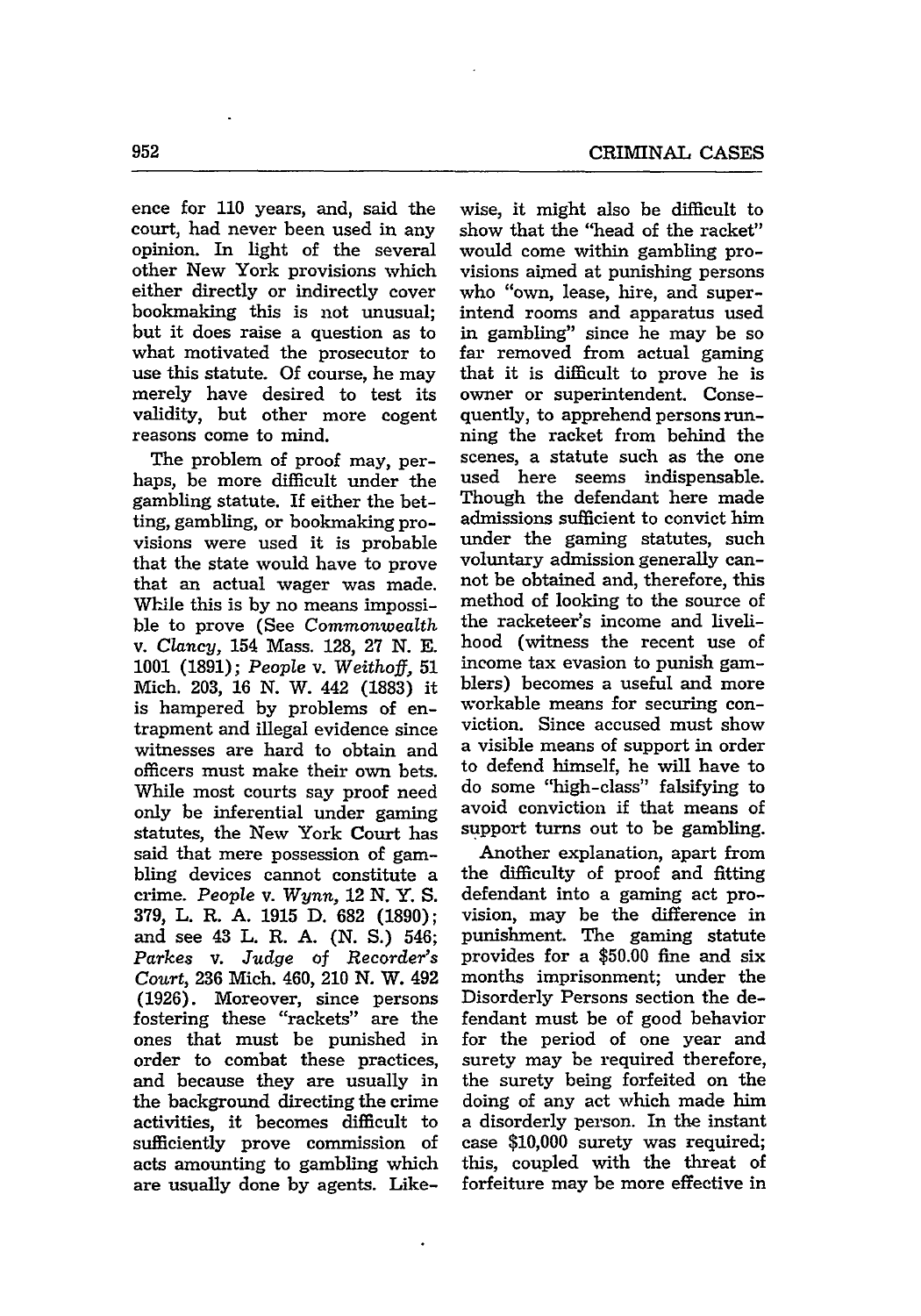restraining the crime than six months in jail and may explain the use of this particular statute.

Regardless of the motive behind the use of this statute it does appear to be an effective means for dealing with this class of offenders which often defies conviction. And it affords an example that other jurisdictions might follow either by application and judicial expansion of existing vagrancy statutes or enacting similar legislation. However, it may be unnecessary to do either of these since as this court says, quoting Blackstone, "Our laws against gaming are not so deficient as ourselves and our magistrates in putting those laws into execution."

LYNDON GAMELSON

**PEACEFUL** PICKETING AS DisoRDERLY" CoNDUcT.-[N. Y.] The case of People v. *Bellows,* 22 N. E. (2d) **238** (N. Y., **1939)** presents a questionable application of the comprehensive New York disorderly conduct statute. (Penal Law of N. Y., §722(2).)

The complainant in this case was the sole proprietor and operator of a small shop in Brooklyn. He purchased a neon sign which was erected by members of a union. A rival union affiliated with the A. F. of L. immediately picketed the store, the two defendants carrying posters stating that the maintenance of certain signs on the premises was unfair to their union. The complaint alleged that the defendants committed the crime of disorderly conduct in violation of subdivision 2 of section 722 of the Penal Code in that, "with intent to provoke a breach of the peace and

whereby a breach of the peace might be occasioned the defendants committed acts which annoyed, disturbed, interfered with, obstructed and was offensive to the complainant."

The magistrate in People v. *Bellows* found that the defendants were guilty of disorderly conduct, that they had annoyed the plaintiff, obstructed his place of business and created a disturbance to the extent that a breach of the peace might have been occasioned. On appeal the Court of Special Sessions reversed this decision, saying, "In our opinion the record abundantly justifies the finding that the picketing was peaceful and free from disorder. That being so the defendant is entitled to an acquittal." People v. *Bellows,* 9 *N.* Y. S. (2d) 850 (1939). The Court of Appeals reversed and ordered a new trial after stating: "We differ from the Special Sessions and hold that such picketing which has been declared unlawful does constitute disorderly conduct according to the conceded facts of the case. People v. *Jenkins,* 246 **N.** Y. **S.** 444, **255 N.** Y. 637 (1931); *Goldfinger* v. *Finetuch,* 276 N. Y. 281, **11** N. **E.** (2d) 910 (1937); *Canepa* v. *Doe,* 277 N. Y. 52, 12 N. E. (2d) 790 (1938). Lehman, **J.,** dissented on the ground, "that the picketing in the case, even if unlawful, did not constitute disorderly conduct."

Judge Lehman's statement in *People* v. *Bellows* of what he believes the law to be is more compatible with earlier New York holdings than is the majority holding. The prior attitude of the court had been that notwithstanding the fact that a magistrate was entitled to a reasonable exercise of dis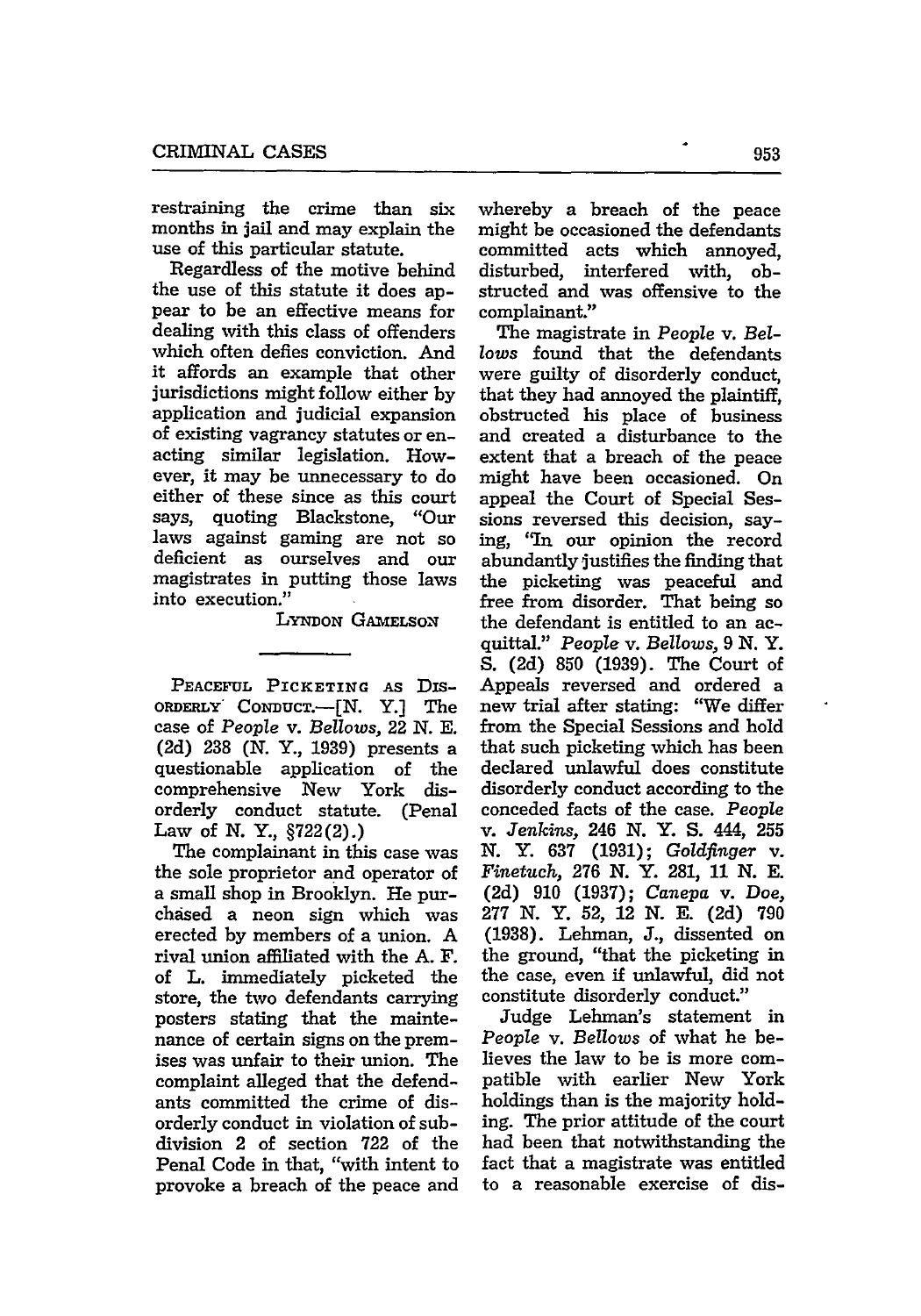cretion in determining that conduct that did not fall strictly within the offense defined by the legislature may nevertheless constitute disorderly conduct, that discretion is not without limits and must be limited to acts which reasonably tend to a breach of the peace. *People* v. *Schroedman,* 232 N. Y. S. **302** (1929); *People* v. *Sinclair,* 149 **N.** Y. **S.** 54 (1914); *People* v. *Squires,* 238 N. Y. S. 152 (1929); *People* v. Nixon,.248 N. Y. **182, 161** N. E. 463 (1928). While it may be true that disorderly conduct need not create a disturbance to be punishable that is generally true where the statute is based upon conduct that offends public morals or decency. See *supra*, at -; 17 Am. Juris. 99; 18 Corpus Juris. **1217.** Where, however, the statute is based upon breach of peace, as in the instant case, the statutory intent would seem to require that some disorder be created or threatened, and a holding that mere illegality of the conduct (for civil purposes) makes it disorderly seems an unduly harsh interpretation of the law. See *Larson* v. *Feeney,* 196 Mich. 1, 162 N. W. **538** (1917); Anno. 17 L. R. A. (N. **S.)** 75.

The question of the legality of the picketing which seems to be the basis of the holding in *People* v. *Bellows* was mentioned in earlier New York cases *(Sengenfeld* v. *Friedman,* **193 N.** Y. S. 128 (1922); *People* v. *Wecker,* 246 N. Y. **S.** 708 (1930)), which hold that peaceful picketing is lawful if carried on for a lawful purpose. The logical inference is that picketing which is illegal will be enjoined. This was the view of the Special Sessions which reversed the findings of the magistrate in the *Bellows* case; the

court said, "The answer to the question of whether or not the defendants were guilty of disorderly conduct under section 722 of the Penal Code is not to be found in an analysis of the relation between the unions or in a consideration of the rights of the parties concerned to seek injunctive relief upon appropriate application to the civil courts. . **.** . There exists a confusion of civil and criminal remedies. No burden rests upon the defendant to establish his right to picket. The burden is upon the People to establish the guilt of the defendant beyond a reasonable doubt." Any such hiatus between civil and criminal remedies was evidently disregarded by the Court of Appeals as two of the cases cited to support its position, *Goldfinger* v. *Finetuch, supra,* and *Canepa* v. *Doe, supra,* involve applications for injunctive relief, the granting or refusal of which was contingent upon the establishment of a recognized labor dispute. The case of *People* v. *Jenkins, supra,* was a disorderly conduct conviction for carrying untruthful signs in the absence of a strike.

Though the result in *People* v. *Bellows* is not incomprehensible it is nevertheless questionable. A disorderly conduct statute which included a provision specifically stating that peaceful picketing in a secondary boycott was illegal and hence disorderly might be in danger of being declared partially if not completely invalid under the provisions of many state constitutions which require that no legislative act shall embrace more than expressed in the title. Cooley, Const. Lim. (8th ed., 1927) 291-313;